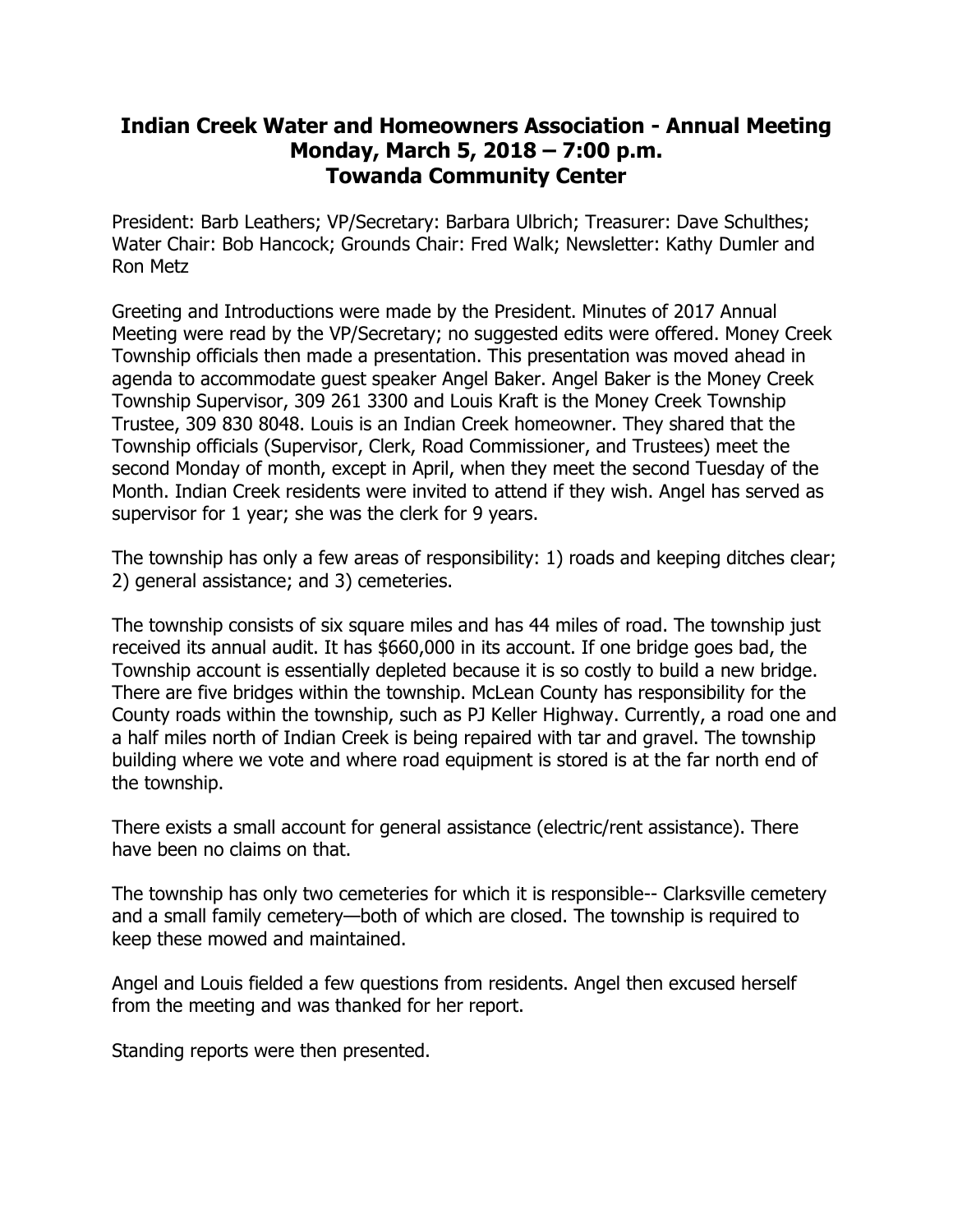Finance Report: Dave Schulthes, Treasurer. We continue to add consistently to our fund. Over the past twelve months we added \$13,000. The total amount in the fund as of 12.31.17 was \$128,900. It is held in Certificates of Deposit. Dave explained that the last time we painted the water tower was 2007. We anticipate needing to repaint it in 3-5 years at a cost of approximately in \$100,000-\$110,000. The good news is that we are now receiving more interest on the CDs we hold.

Water Report: Bob Hancock, Water Chair. Residents use approximately 16,000 gallons per day except in summer, when we use approximately 35,000 gallons per day. This higher level of use puts a lot of pressure on the pump. Electrical work was done on the water system during the summer 2017. The panel by the well head was constantly on and we had no way to shut it off, so we had that replaced. The line running from the box to the pump was replaced. Two electrical switches in the tower were corroded and they were replaced. Total cost of repairs was \$550. We pay Frank Cottrell, our certified water operator \$600/month. He inspects the system at least 4 times per week. In spring/summer, we'll start flushing hydrants. It will regularly occur on Thursdays 9-11 a.m. Chemicals cost \$685/month. These chemicals are required by the Environmental Protection Agency to ensure the elimination of bacteria. Fluoride is also added. The testing cost has increased by \$300 to a total cost \$1200 per year. Again, this level of testing is required by EPA. Bob put a lock on the well head cage. Bob and Fred each have a key.

Bob shared that he purchased a new sign - \$116 for the sign material we can make residents aware of meetings, boil orders and also work days, etc. We expect to repaint the tower in 2023. On the north side of tower, there is mildew showing. We will have to do Consumer Confidence reports this spring. The notices associated with it will go out with the 2nd quarter billing. On the tower, the green light means things are good. The red light indicates some type of problem, for example, low pressure. We have an automated device that sends Bob a message  $-$  if he doesn't answer, it will go to the next number, then to the Board. One resident asked if water is flushed in the winter. Bob shared that it is not because the valve might freeze and this would be highly problematic. Bob will ask Frank about the possibility of flushing during the warm days in winter time.

NOTE: After the meeting, Bob did follow up with Frank about flushing during the winter and while it would be our decision, he was not in favor of it. There are weep holes on the hydrants and they often do not drain completely. With night time temperatures around freezing you risk hydrant problems. Essentially, best not to open them during the winter months.

Grounds Report: Fred Walk, Grounds Chair. Slides were shown of the grounds. We have 156 total acres and 56 acres of common ground. The new sign at the subdivision entrance has been up for one year. River rock was removed with a new border installed around the sign. The sign was also landscaped with a variety of plants and flowers. It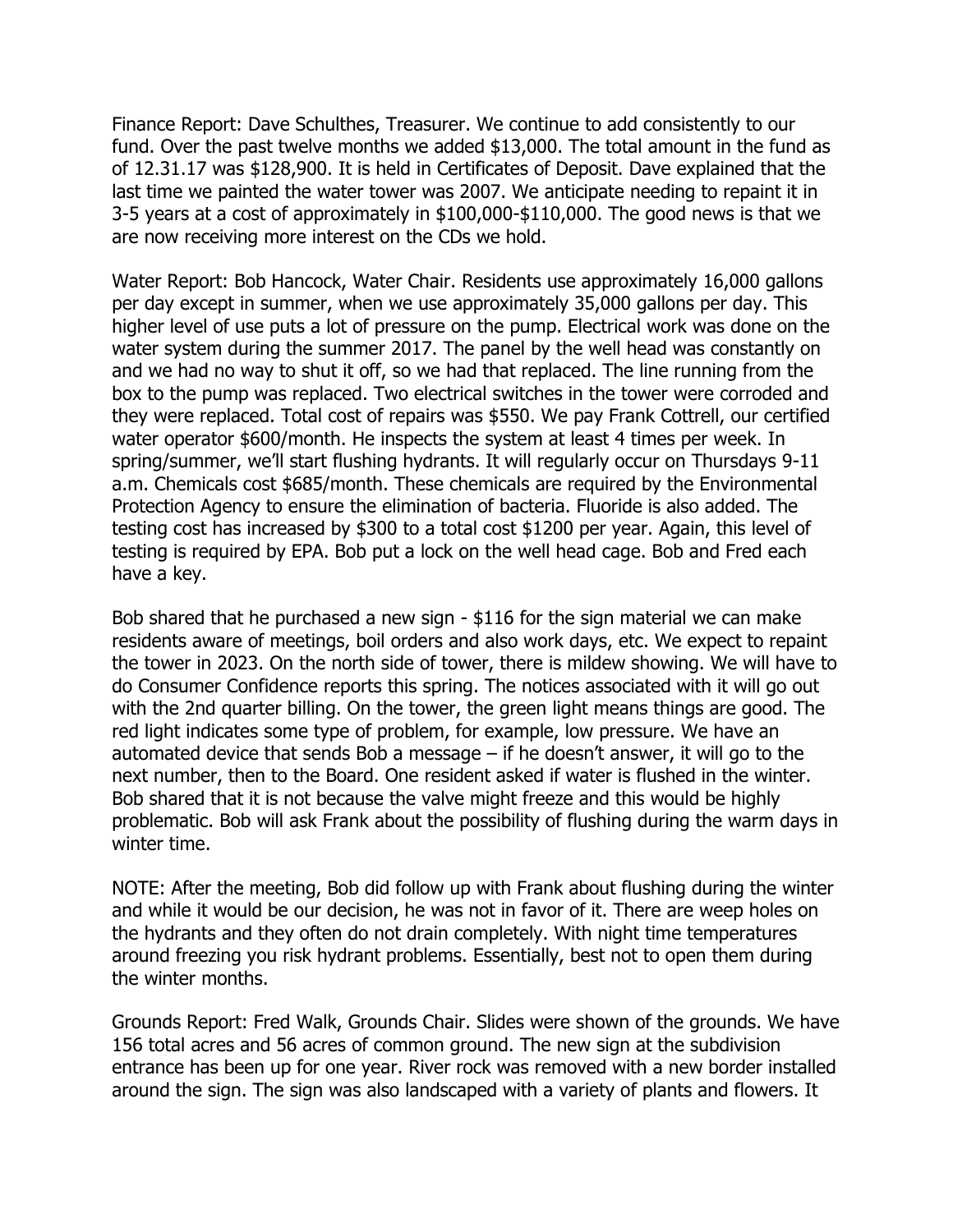has solar lights and is lighted at night. Fred presented slides of workers creating the new trail. Stumps were removed so we could mow. Mulch was spread. Two benches were put on the trail. We had an autumn walk – we set out bales and people decorated.

The picnic table by the bridge on the old trail is chained to keep it safe from floating away during flooding. There were good turnouts for the work days! Work included removing a large snag near the bridge, killing honeysuckle, which is a medium sized bush and is very invasive and blocks sunlight out and chokes off other species.

We burned down the initial burn pile beyond the wellhead. A few weeks ago, we burned another large pile down. This helps control all the burning going on in the subdivision. Neighbors don't like to smell smoke on random days. Our solution was to burn the burn pile when conditions are right. People can bring brush from their lots and then it will be burned. The purpose of the burn pile is for Homeowners to bring small amounts of brush. We stained the tractor shed. By the well head there was a lot of cable, etc. and we removed it to recycle it.

Several trees have markers on them (e.g. "Locust", "Buckeye", etc). Some markers will be need to be replaced. We have several birdhouses. Many are falling apart and need to be replaced.

The tractor is old! Residents were asked that if they use it, please use it kindly. When residents use it, they will need to reimburse the Association for \$5 per half hour of usage. You can pay either Fred or Dave. Fred will ensure it stays filled with diesel fuel. The tractor required quite a bit of maintenance this past year including replacing the water pump, manifold, and rebuilding one of the hydraulic cylinders on the loader. The blades were also replaced on the mower. Fred expressed a special thanks to those who helped keeping it running. The next work day will be May 5, beginning at 9 a.m.

Fred presented a slide showing the origin of Money Creek. It is located just to the northwest of Moraine View state park.

Newsletter Report: Kathy Dumler, Ron Metz, Co-Editors – Ron and Kathy do the newsletter and the website. We will retain the older newsletters – there are no paper copies of these.

Other Items: Frontier Service. It has been a year since Frontier promised to provide upgraded, reliable internet service to the subdivision. Fred was contacted by Frontier rep Jeremy Biddle, who tried to explain what has transpired. Jeremy is a senior network design engineer. He apologized for all the delays. He said the project is finally coming to a conclusion and should be ready mid-March (2018). Existing phone and internet service will not be moved without an order for upgraded service. If you want to get the higher speed service, or get Vantage TV, you should call 309 828 0384 (this is the